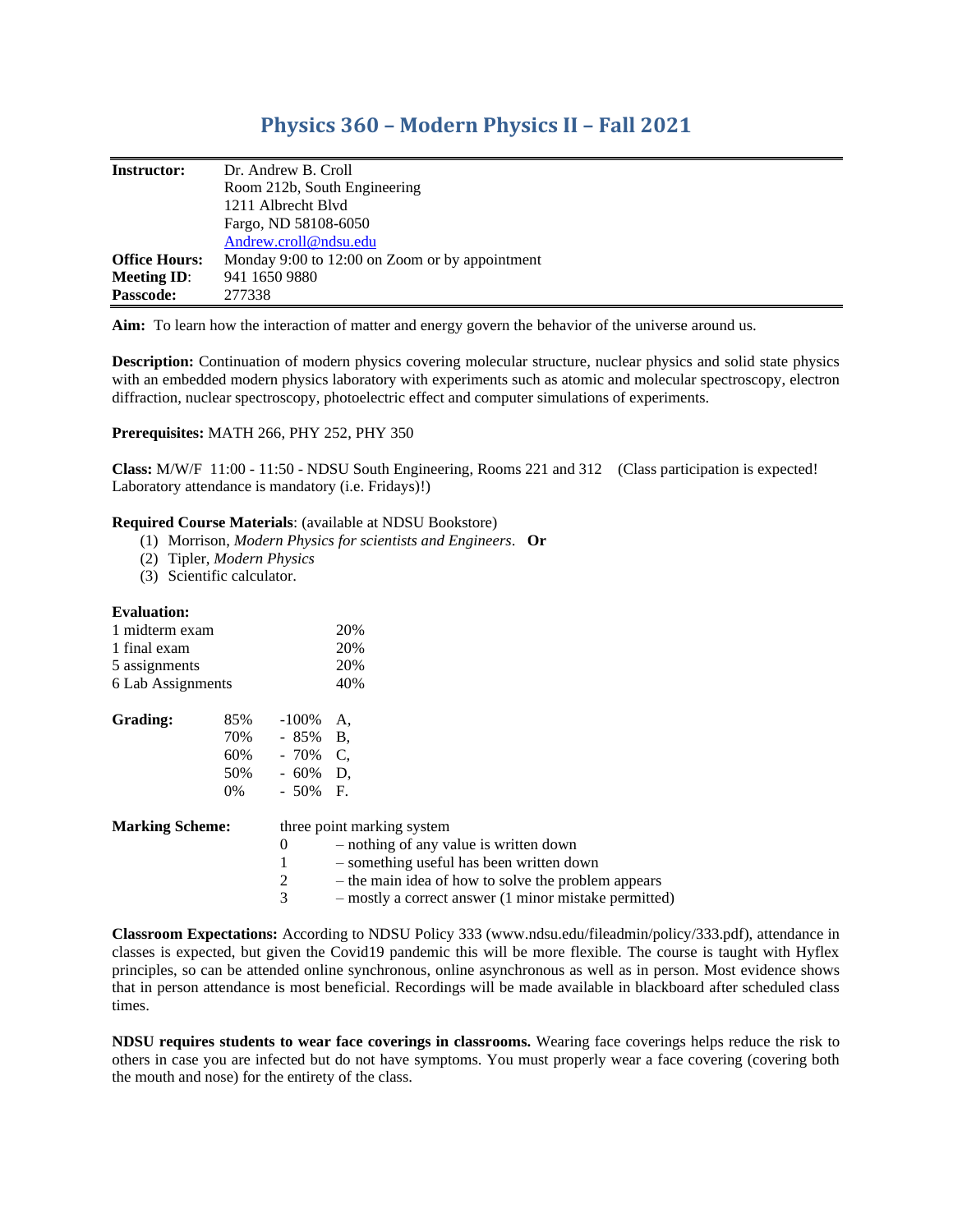If you fail to properly wear a face covering, you will not be admitted to the classroom. However, you may choose to participate in the class remotely. The following will be used as needed: referral to Dean of Students Office or administrative removal from class. Students who cannot wear a face covering due to a medical condition or disability may seek accommodation through Disability Services (701-231-8463; https://www.ndsu.edu/disabilityservices/).

Students should observe social distancing guidelines whenever possible. Students should avoid congregating around instructional space entrances before or after class. Students should exit the instructional space immediately after the end of class to ensure social distancing and allow for the persons attending the next scheduled class to enter the classroom.

**In accordance with NDSU Policy 601**, failure to comply with instructions, including this syllabus, may be handled according to the Code of Student Conduct resolution process and may result in disciplinary sanctions.

Food and drink are not permitted in class unless a student has a documented accommodation through Disability Services. Students will have to remove their masks to eat or drink.

**Attendance:** According to NDSU Policy 333 (http://www.ndsu.edu/fileadmin/policy/333.pdf), attendance in classes is expected. Lecture attendance will not be directly factored into the final grade but active daily participation is essential. Students are expected to read the day's lesson prior to coming to class and to be prepared to discuss it in class. Material may be presented that is not in the text or it may be presented in a different way. Students are responsible for all material presented in class including that missed during excused absences. If you miss a class, it is your responsibility to view recorded classes and discuss with peers.

Attendance at exams is mandatory unless excused for a valid University approved reason. Do not attend if you are ill. Excused absences must be made-up and zero credit will be awarded for unexcused absences.

If you are going to miss an exam for a valid excuse, e-mail or telephone your instructor before the test or on the same day. Phone number and e-mail address are listed above.

**Assignments:** Homework problem sets on current course material will be assigned in class. There will be a problem set covering each chapter, which is required to be submitted at the time indicated on each problem set. **No late homework will be accepted.** You may work together on homework sets, but do not simply copy another's answers; this will not benefit you when it comes to the exams or your future.

**Make-up Policy:** There shall be no make-up allowed for missed assignments or quizzes. If the midterm is missed and a student provides written documentation of a legitimate reason the final exam will be made worth double.

**Service Members:** Veterans and student service members with special circumstances or who are activated are encouraged to notify the instructor as soon as possible and are encouraged to provide Activation Orders.

**Special Needs:** Any students with disabilities or other special needs, who need special accommodations in this course, are invited to share these concerns or requests with the instructor and contact the [Disability Services Office](http://www.ndsu.edu/disabilityservices/) (http://www.ndsu.edu/disabilityservices/) as soon as possible.

**Academic Honesty:** The academic community is operated on the basis of honesty, integrity, and fair play. [NDSU](http://www.ndsu.edu/fileadmin/policy/335.pdf)  [Policy 335: Code of Academic Responsibility and Conduct](http://www.ndsu.edu/fileadmin/policy/335.pdf) applies to cases in which cheating, plagiarism, or other academic misconduct have occurred in an instructional context. Students found guilty of academic misconduct are subject to penalties, up to and possibly including suspension and/or expulsion. Student academic misconduct records are maintained by the [Office of Registration and Records.](http://www.ndsu.edu/registrar/) Informational resources about academic honesty for students and instructional staff members can be found at [www.ndsu.edu/academichonesty.](http://www.ndsu.edu/academichonesty)

**HyFex Options:** See https://kb.ndsu.edu/learn for web resources for students on HyFlex compiled by IT. If you are at high risk of contracting COVID-19 (and/or of infecting someone who is high risk), you have the option of attending class remotely. You may opt to do so at the beginning of the semester or as the need arises during the semester.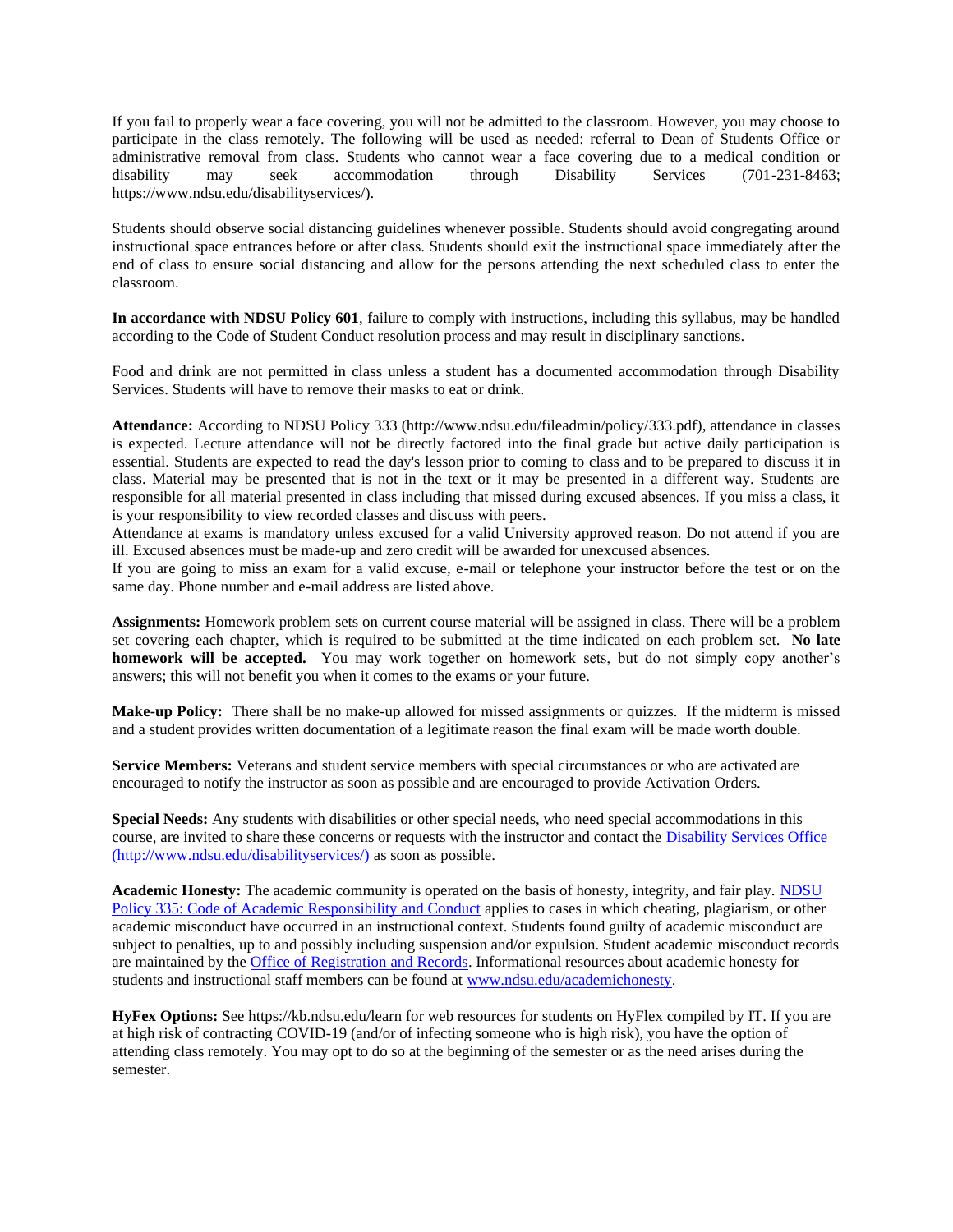To participate in HyFlex instruction remotely, you must have access to the requisite technology, including a laptop/computer with a functioning microphone, speakers (or headphones) and webcam, as well as reliable internet access.

To opt for the remote learning experience in this course inform the course instructor via email as soon as possible.

**Additional Resources for Students:** As a member of the NDSU community, resources are available for you should you need help in dealing with adverse reactions to things happening in the world today. A variety of resources are listed below:

### **For students on campus and remotely (telehealth):**

Counseling Services: 701-231-7671; https://www.ndsu.edu/counseling/ Disability Services: 701-231-8463; https://www.ndsu.edu/disabilityservices/ Student Health Service: 701-231-7331; https://www.ndsu.edu/studenthealthservice/ Dean of Students Office: 701-231-7701; https://www.ndsu.edu/deanofstudents/

#### **In a crisis or emergency situation:**

Call University Police: 701-231-8998 Call 9-1-1 Go to a Hospital Emergency Room Go to Prairie St. Johns for a Needs Assessment: 701-476-7216 (510 4th St. S.) Call the FirstLink Help Line: 1-800-273- TALK (8255) or 2-1-1 Call Rape and Abuse Crisis Center: 701-293-7273

## **Modern Physics Laboratory**

Each student will individually complete six experiments during the semester. Each laboratory will nominally take two weeks (2 hours/week) to complete. Students will rotate through the experiments during the course of the semester. Each laboratory period will replace one lecture during the 12 weeks that they are scheduled. Additional times for lab work will be coordinated at the beginning of the semester since the experiments will not usually be completed in one hour. The laboratories will complement the sections covered in lecture and in general the material covered will not be repeated in lecture. Corresponding reading sections will be assigned in the text for the experiment.

# **Tentative Laboratory Choices**

| Lab Number     | Topic                                          |
|----------------|------------------------------------------------|
|                | Atomic and molecular spectroscopy              |
| 2              | Electron diffraction                           |
| 3              | Michelson interferometer                       |
| $\overline{4}$ | e/m, photoelectric effect, determination of h  |
| 5              | Frank-Hertz experiment                         |
| 6              | Millikan oil drop experiment                   |
| 7              | Muon lifetime measurement                      |
| 8              | Single Photon Interference                     |
| 9              | Diffusion – particle tracking and correlation. |
| 10             | Chaotic Pendulum                               |

## **Lab Report Preparation**

General comments:

- 1. Read the experiment manual **before** coming to lab.
- 2. Data is to be defended before writing up the lab. This means presenting your data to the instructor, and proving that it is adequate to meet the goals of the lab.
- 3. Lab reports will be prepared using Microsoft Word.